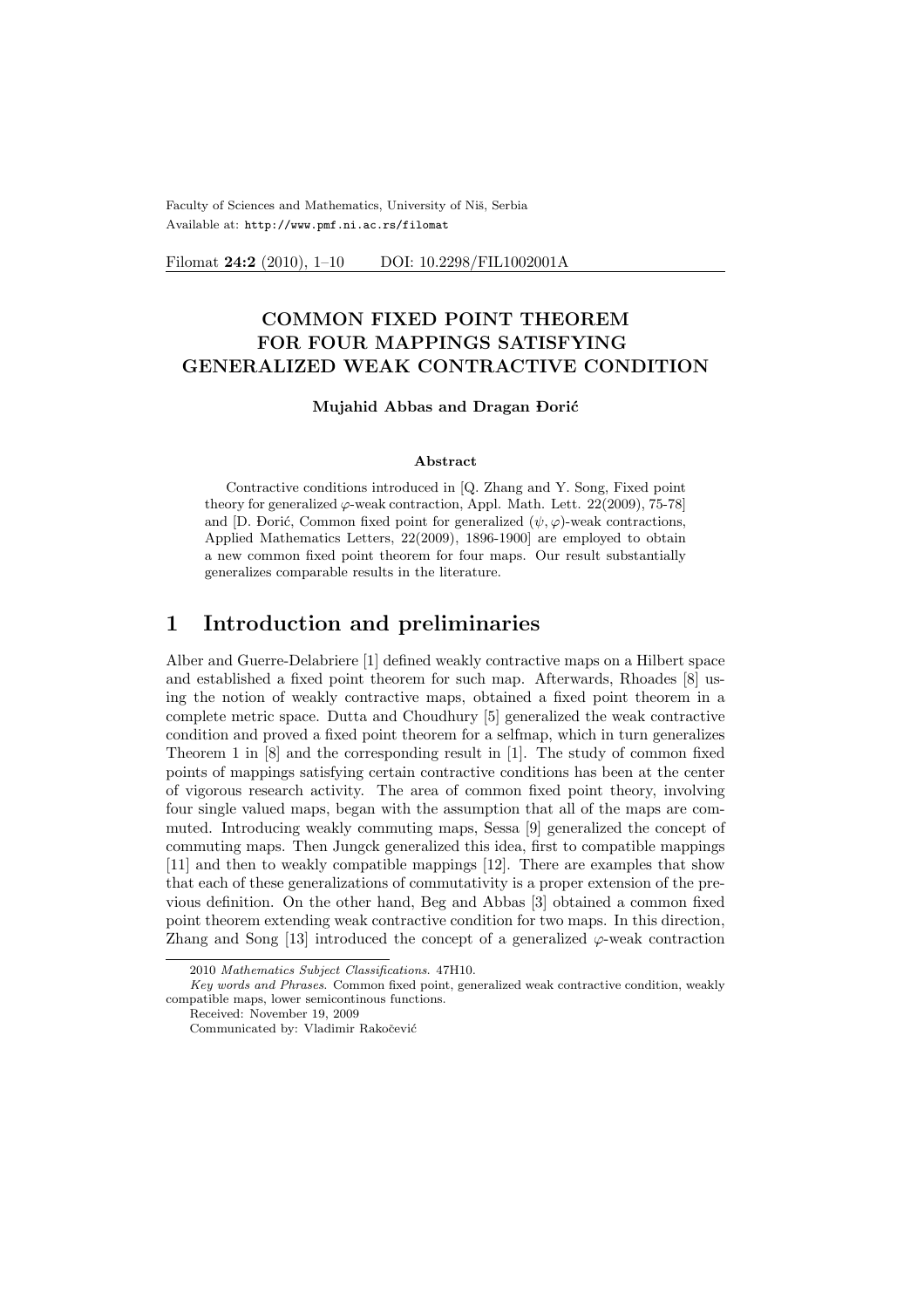condition and obtained a common fixed point for two maps. Recently, Doric [4] proved a common fixed point theorem for generalized  $(\psi, \varphi)$ -weak contractions.

The purpose of this paper is to obtain a common fixed point theorem for four maps that satisfy contractive condition which is more general than that given in [13]. Our result extend, unify and generalize the comparable results in [3], [4], [5] and [13].

Throughout this paper X is nonempty set,  $(X, d)$  is a metric space and  $f : X \to$ X is selfmapping on X. A point  $x \in X$  is called fixed point of f if  $f(x) = x$ . To state our result we need definition of weakly compatible pair of maps.

**Definition 1.1.** Let  $f$  and  $g$  be selfmappings on  $X$ .

- (1) A point  $u \in X$  is coincidence point of f and q if  $fu = qu$ .
- $(2)$  A pair of f and g is called weakly compatible pair if they commute at coincidence points.

We also use two classes of functions,

- $\Phi = {\varphi \mid \varphi : [0, \infty) \to [0, \infty)}$  is lower semi continuous,  $\varphi(t) > 0$  for all  $t > 0$ ,  $\varphi(0) = 0$ ,
- $\Psi = {\psi | \psi : [0, \infty) \rightarrow [0, \infty)}$  is continuous and nondecreasing with  $\psi(t) = 0$  if and only if  $t = 0$ .

### 2 Main theorem

Following is the main result of this paper.

**Theorem 2.1.** Suppose that  $f, g, S$  and  $T$  are selfmaps of a complete metric space  $(X, d), f(X) \subseteq T(X), g(X) \subseteq S(X)$  and that the pairs  $\{f, S\}$  and  $\{g, T\}$  are weakly compatible. If

$$
\psi(d(fx, gy)) \le \psi(M(x, y)) - \varphi(M(x, y))\tag{1}
$$

for each  $x, y \in X$ , where  $\varphi \in \Phi$ ,  $\psi \in \Psi$  and where

$$
M(x,y) = \max\{d(Sx,Ty), d(fx,Sx), d(gy,Ty), \frac{1}{2}(d(Sx,gy) + d(fx,Ty))\}
$$
 (2)

then  $f, g, S$  and  $T$  have a unique common fixed point in  $X$  provided one of the ranges  $f(X)$ ,  $g(X)$ ,  $S(X)$  and  $T(X)$  is closed.

*Proof.* Let  $x_0$  be an arbitrary point in X. Choose a point  $x_1 \in X$  such that  $y_0 = fx_0 = Tx_1$ . This can be done, since the range of T contains the range of f. Similarly, a point  $x_2 \in X$  can be chosen such that  $y_1 = gx_1 = Sx_2$  as  $g(X) \subseteq S(X)$ . Continuing this process, we obtain a sequence  $\{y_n\}$  in X such that  $y_{2n} = fx_{2n}$  $Tx_{2n+1}$  and  $y_{2n+1} = gx_{2n+1} = Sx_{2n+2}$ .

First, we show that  $\{y_n\}$  is a Cauchy sequence in X. Consider two cases.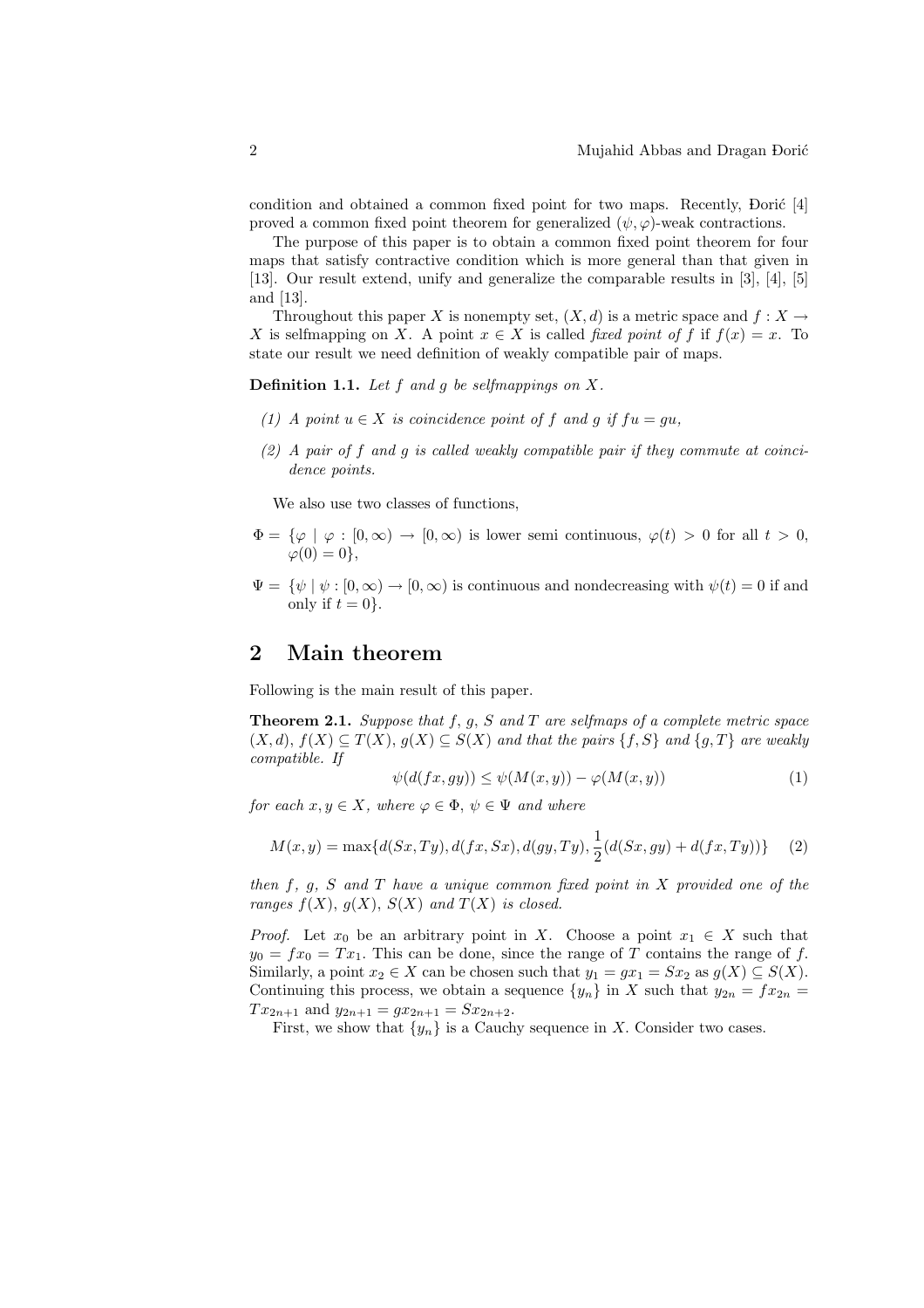1. If for some  $n, y_n = y_{n+1}$ , then  $y_{n+1} = y_{n+2}$ . If not, then for  $n = 2m$ , where  $m \in Z^+$ , we have

$$
M(x_{2m+2}, x_{2m+1}) = \max\{d(Sx_{2m+2}, Tx_{2m+1}), d(fx_{2m+2}, Sx_{2m+2}),
$$
  
\n
$$
d(gx_{2m+1}, Tx_{2m+1}),
$$
  
\n
$$
\frac{1}{2}(d(Sx_{2m+2}, gx_{2m+1}) + d(fx_{2m+2}, Tx_{2m+1}))\}
$$
  
\n
$$
= \max\{d(y_{2m+1}, y_{2m}), d(y_{2m+2}, y_{2m+1}), d(y_{2m+1}, y_{2m}),
$$
  
\n
$$
\frac{1}{2}(d(y_{2m+1}, y_{2m+1}) + d(y_{2m+2}, y_{2m}))\}
$$
  
\n
$$
= \max\{d(y_{2m+2}, y_{2m+1}), \frac{1}{2}d(y_{2m+2}, y_{2m})\}
$$
  
\n
$$
= d(y_{2m+2}, y_{2m+1}).
$$

From  $(1)$ 

$$
\psi(d(y_{n+2}, y_{n+1})) = \psi(d(y_{2m+2}, y_{2m+1}))
$$
  
\n
$$
= \psi(d(fx_{2m+2}, y_{2m+1}))
$$
  
\n
$$
\leq \psi((M(x_{2m+2}, x_{2m+1})) - \varphi(M(x_{2m+2}, x_{2m+1}))
$$
  
\n
$$
= \psi((d(y_{2m+2}, y_{2m+1})) - \varphi(d(y_{2m+2}, y_{2m+1}))
$$
  
\n
$$
< \psi(d(y_{2m+2}, y_{2m+1})),
$$

which is a contradiction. Hence we must have  $y_{n+1} = y_{n+2}$ , when n is even. By similar arguments we can show that this equality holds also when  $n$  is odd. Therefore, in any case for all those *n* for which  $y_n = y_{n+1}$  holds, we always obtain  $y_{n+1} = y_{n+2}$ . Repeating above process inductively, one obtains  $y_n = y_{n+k}$ , for all  $k \ge 1$ . Therefore, in this case  $\{y_n\}$  turns out to be eventually a constant sequence and hence a Cauchy one.

2. If  $y_n \neq y_{n+1}$ , for every positive integer n, then for  $n = 2m + 1$ , for some  $m \in \mathbb{Z}^+$ ,

$$
M(x_{2m+2}, x_{2m+1}) = \max\{d(Sx_{2m+2}, Tx_{2m+1}), d(fx_{2m+2}, Sx_{2m+2}),
$$
  
\n
$$
d(gx_{2m+1}, Tx_{2m+1}),
$$
  
\n
$$
\frac{1}{2}(d(Sx_{2m+2}, gx_{2m+1}) + d(fx_{2m+2}, Tx_{2m+1}))\}
$$
  
\n
$$
= \max\{d(y_{2m+1}, y_{2m}), d(y_{2m+2}, y_{2m+1}), d(y_{2m+1}, y_{2m}),
$$
  
\n
$$
\frac{1}{2}(d(y_{2m+1}, y_{2m+1}) + d(y_{2m+2}, y_{2m}))\}
$$
  
\n
$$
= \max\{d(y_{2m+1}, y_{2m}), d(y_{2m+2}, y_{2m+1}),
$$
  
\n
$$
\frac{1}{2}(d(y_{2m}, y_{2m+1}) + d(y_{2m+1}, y_{2m+2}))\}
$$
  
\n
$$
= \max\{d(y_{2m+1}, y_{2m}), d(y_{2m+2}, y_{2m+1})\}.
$$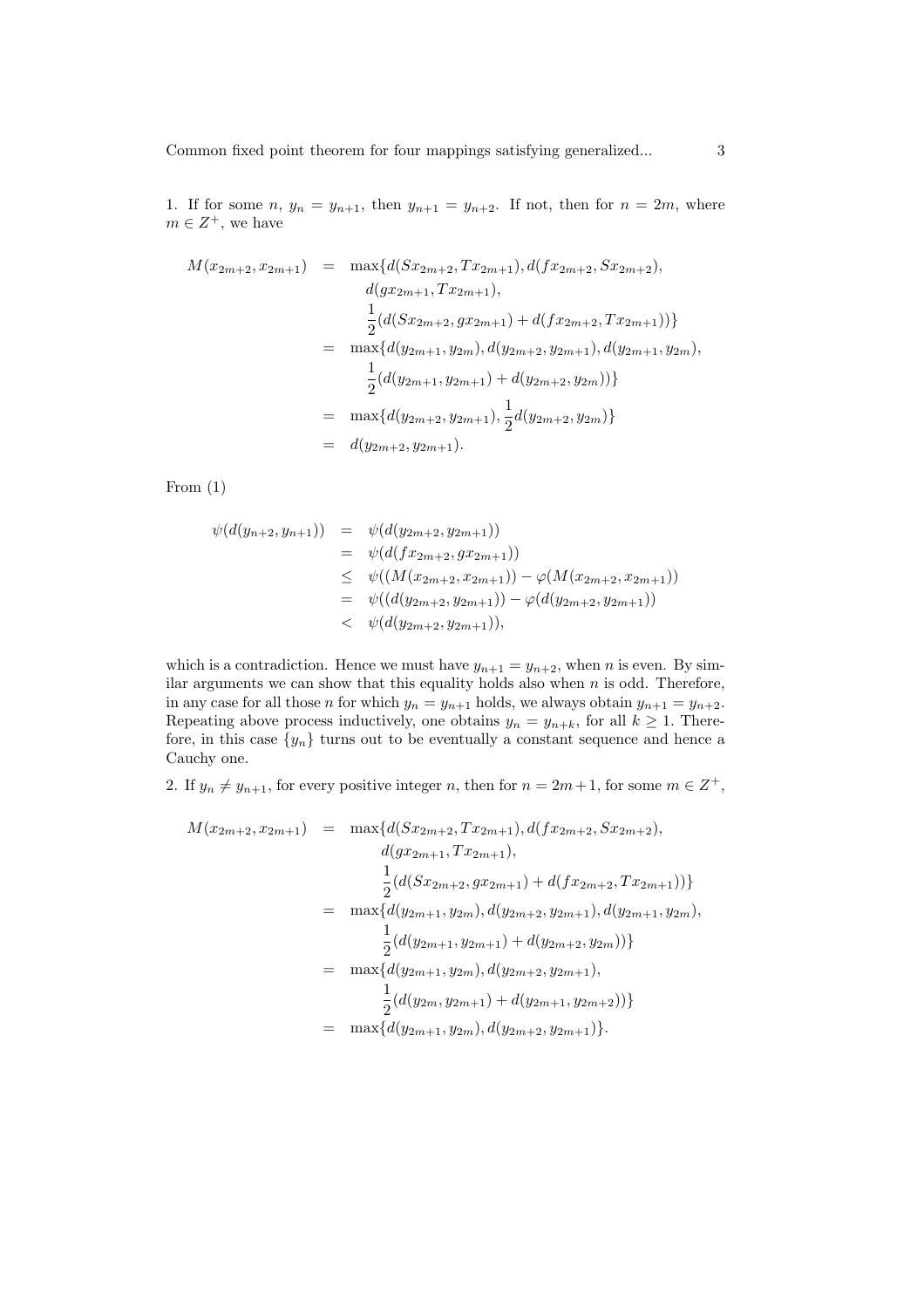Now if  $M(x_{2m+2}, x_{2m+1}) = d(y_{2m+2}, y_{2m+1})$ , then

$$
\psi(d(y_{n+1}, y_n)) = \psi(d(fx_{n+1}, gx_{n+2}))
$$
\n
$$
\leq \psi(M(x_{n+1}, x_n)) - \varphi(M(x_{n+1}, x_n))
$$
\n
$$
= \psi(M(x_{2m+2}, x_{2m+1})) - \varphi(M(x_{2m+2}, x_{2m+1}))
$$
\n
$$
= \psi(d(y_{2m+2}, y_{2m+1})) - \varphi(d(y_{2m+2}, y_{2m+1}))
$$
\n
$$
= \psi(d(y_{n+1}, y_n)) - \varphi(d(y_{n+1}, y_n))
$$
\n
$$
< \psi(d(y_{n+1}, y_n)),
$$

gives a contradiction. Therefore

$$
M(x_{2m+2}, x_{2m+1}) = d(y_{2m+1}, y_{2m}).
$$
\n(3)

Hence from (1), we obtain

$$
\psi(d(y_{n+1}, y_n)) = \psi(d(fx_{n+1}, gx_{n+2}))
$$
\n
$$
\leq \psi(M(x_{n+1}, x_n)) - \varphi(M(x_{n+1}, x_n))
$$
\n
$$
= \psi(M(x_{2m+2}, x_{2m+1})) - \varphi(M(x_{2m+2}, x_{2m+1}))
$$
\n
$$
= \psi(d(y_{2m+1}, y_{2m})) - \varphi(d(y_{2m+1}, y_{2m}))
$$
\n
$$
= \psi(d(y_n, y_{n-1})) - \varphi(d(y_n, y_{n-1}))
$$
\n
$$
< \psi(d(y_n, y_{n-1})).
$$

Following the similar arguments to those given above, we conclude the same inequality when  $n$  is taken as even integer. Consequently, we have

$$
\psi(d(y_{n+1}, y_n)) < \psi(d(y_n, y_{n-1}))
$$
, for all  $n \ge 0$ 

which further implies that  $d(y_{n+1}, y_n) \leq d(y_n, y_{n-1})$ . Therefore  $\{d(y_{n+1}, y_n)\}\$ is monotone decreasing sequence which is bounded below by 0. By theorem of monotone and bounded sequence there exists  $r \geq 0$  such that  $d(y_{n+1}, y_n) \to r$  as  $n \to \infty$ . From equation (2), for  $x = x_{n+1}$  and  $y = x_n$  we obtain,

$$
\lim_{n \to \infty} \psi(M(x_{n+1}, x_n)) = \psi(r). \tag{4}
$$

Now (1), (4) and lower semicontinuity of  $\varphi$  give

$$
\limsup_{n \to \infty} \psi(d(y_{n+1}, y_n)) \leq \limsup_{n \to \infty} \psi(M(x_{n+1}, x_n)) - \liminf_{n \to \infty} \varphi(M(x_{n+1}, x_n))
$$

which implies that  $\psi(r) \leq \psi(r) - \varphi(r)$ . Therefore  $r = 0$ , and

$$
\lim_{n \to \infty} d(y_{n+1}, y_n) = 0. \tag{5}
$$

Because of (5), to show  $\{y_n\}_{n\geq 1}$  to be a Cauchy sequence in X, it is sufficient to show that  $\{y_{2n}\}_{n\geq 1}$  is Cauchy in X. If not, there is an  $\varepsilon > 0$ , and there exists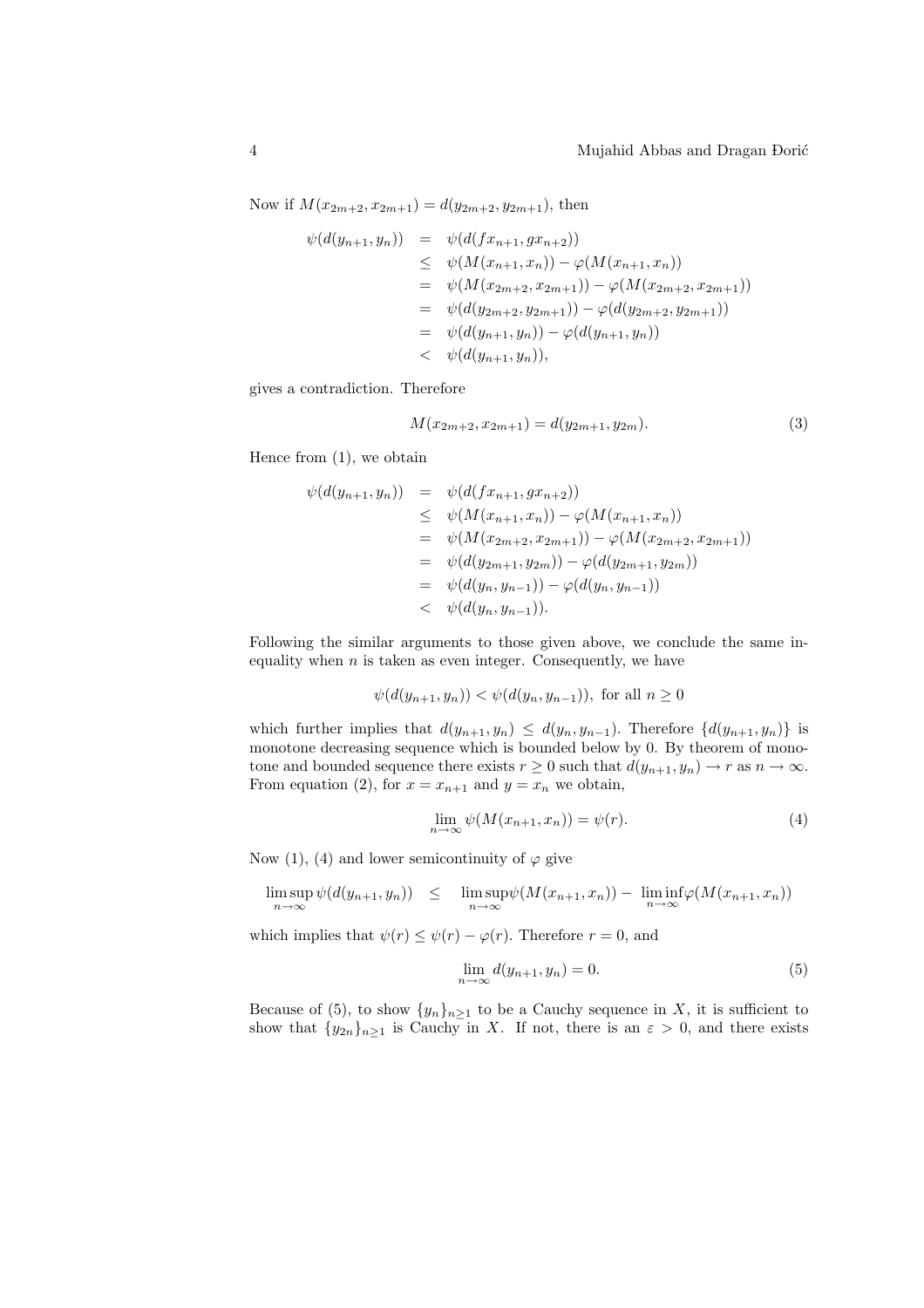even integers  $2m_k$  and  $2n_k$  with  $2m_k > 2n_k > k$  such that  $d(y_{2m_k}, y_{2n_k}) \geq \varepsilon$  and  $d(y_{2m_k-2}, y_{2n_k}) < \varepsilon$ . Now (5) and inequality

$$
\begin{array}{rcl} \varepsilon & \leq & d(y_{2m_k}, y_{2m_k}) \\ & \leq & d(y_{2n_k}, y_{2m_k-2}) + d(y_{2m_k-1}, y_{2m_k-2}) + d(y_{2m_k-1}, y_{2m_k}) \end{array}
$$

implies that

$$
\lim_{k \to \infty} d(y_{2m_k}, y_{2n_k}) = \varepsilon.
$$
\n(6)

Also, (5) and inequality

$$
d(y_{2m_k}, y_{2n_k}) \le d(y_{2m_k}, y_{2m_k+1}) + d(y_{2m_k+1}, y_{2n_k})
$$

gives that  $\varepsilon \leq \lim_{k \to \infty} d(y_{2m_k+1}, y_{2n_k})$ , while (5) and inequality

$$
d(y_{2m_k+1}, y_{2n_k}) \le d(y_{2m_k+1}, y_{2m_k}) + d(y_{2m_k}, y_{2n_k})
$$

yields  $\lim_{k\to\infty} d(y_{2m_k+1}, y_{2n_k}) \leq \varepsilon$ . Hence

$$
\lim_{k \to \infty} d(y_{2m_k+1}, y_{2n_k}) = \varepsilon. \tag{7}
$$

By the similar way we obtain

$$
\lim_{k \to \infty} d(y_{2m_k}, y_{2n_k - 1}) = \lim_{k \to \infty} d(y_{2n_k - 1}, y_{2m_k + 1}) = \varepsilon.
$$
\n(8)

Now from definition of  $M$  (equation (2)) and from (5), (6), (7), (8) we have

$$
M(x_{2n_k}, x_{2m_k+1}) = \max\{d(Sx_{2n_k}, Tx_{2m_k+1}), d(fx_{2n_k}, Sx_{2n_k}),
$$
  
\n
$$
d(gx_{2m_k+1}, Tx_{2m_k+1}),
$$
  
\n
$$
\frac{1}{2}(d(Sx_{2n_k}, gx_{2m_k+1}) + d(fx_{2n_k}, Tx_{2m_k+1}))\}
$$
  
\n
$$
= \max\{d(y_{2n_k-1}, y_{2m_k}), d(y_{2n_k}, y_{2n_k-1}),
$$
  
\n
$$
d(y_{2m_k+1}, y_{2m_k}))\}.
$$

Thus

$$
\lim_{k \to \infty} M(x_{2n_k}, x_{2m_k+1}) = \max \left\{ \varepsilon, 0, 0, \frac{1}{2} (\varepsilon + \varepsilon) \right\} = \varepsilon.
$$

Putting  $x = x_{2n_k}$  and  $y = x_{2m_k+1}$  in (1) we obtain

$$
\psi(d(y_{2n_k}, y_{2m_k+1})) = \psi(d(fx_{2n_k}, gx_{2m_k+1}))
$$
  
\n
$$
\leq \psi(M(x_{2n_k}, x_{2m_k+1})) - \varphi(M(x_{2n_k}, x_{2m_k+1}))
$$

which, on taking limit as  $k \to \infty$ , implies that

$$
\psi(\varepsilon) \le \psi(\varepsilon) - \varphi(\varepsilon). \tag{9}
$$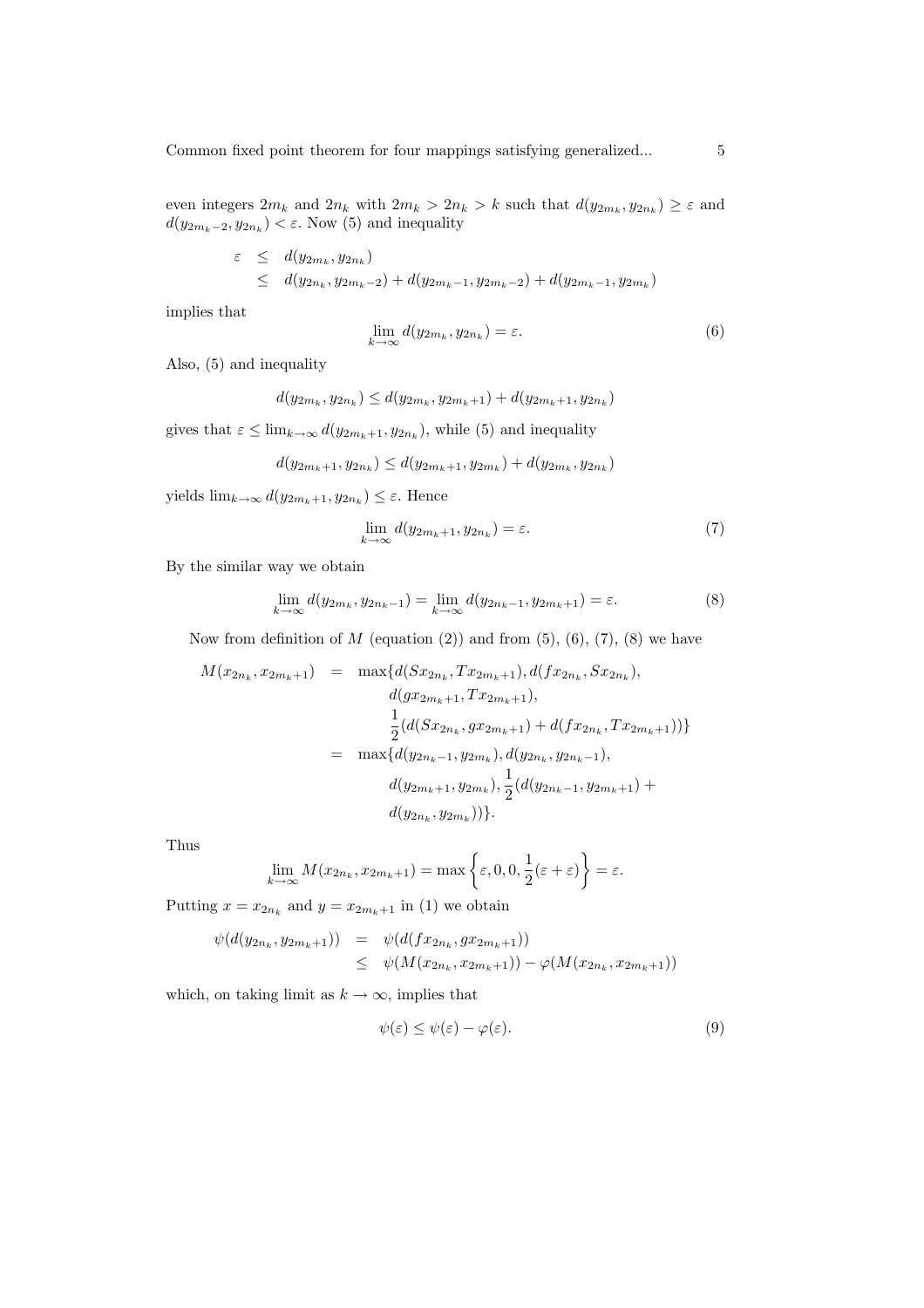As (9) is a contradiction with  $\varepsilon > 0$ , it follows that  $\{y_{2n}\}_{n\geq 1}$  is a Cauchy sequence in X. Since X is complete, there exists, a point  $z \in X$  such that  $\lim_{n\to\infty} y_n = z$ .

The second step of proof is to show that  $z$  is the fixed point for maps  $f$  and  $S$ . It is clear that

$$
\lim_{n \to \infty} y_{2n} = \lim_{n \to \infty} fx_{2n} = \lim_{n \to \infty} Tx_{2n+1} = z,
$$

and

$$
\lim_{n \to \infty} y_{2n+1} = \lim_{n \to \infty} gx_{2n+1} = \lim_{n \to \infty} Sx_{2n+2} = z.
$$

Assuming  $S(X)$  is closed, there exists  $u \in X$  such that  $z = Su$ . We claim that  $fu = z$ . If not, then

$$
M(u, x_{2n+1}) = \max\{d(Su, Tx_{2n+1}), d(fu, Su), d(gx_{2n+1}, Tx_{2n+1}),
$$
  

$$
\frac{1}{2}(d(Su, gx_{2n+1}) + d(fu, Tx_{2n+1}))\}
$$
  

$$
= \max\{d(z, Tx_{2n+1}), d(fu, z), d(gx_{2n+1}, Tx_{2n+1}),
$$
  

$$
\frac{1}{2}(d(z, gx_{2n+1}) + d(fu, Tx_{2n+1}))\}
$$
  

$$
\rightarrow d(fu, z)
$$

as  $n \to \infty$ . From (1),

$$
\psi(d(fu, gx_{2n+1})) \leq \psi(M(u, x_{2n+1})) - \varphi(M(u, x_{2n+1})),
$$

which, on taking limit as  $n \to \infty$  implies that

$$
\psi(d(fu, z)) \le \psi(d(fu, z)) - \varphi(d(fu, z)),
$$

a contradiction with  $d(fu, z) > 0$ . Hence  $fu = z$ . Therefore  $fu = Su = z$ . Since the maps f and S are weakly compatible, we have  $fz = fS u = S f u = Sz$ . Next we claim that  $fz = z$ . If not, then

$$
M(z, x_{2n+1}) = \max\{d(Sz, Tx_{2n+1}), d(fz, Sz), d(gx_{2n+1}, Tx_{2n+1}),
$$
  
\n
$$
\frac{1}{2}(d(Sz, gx_{2n+1}) + d(fz, Tx_{2n+1}))\}
$$
  
\n
$$
= \max\{d(fz, Tx_{2n+1}), d(fz, fz), d(gx_{2n+1}, Tx_{2n+1}),
$$
  
\n
$$
\frac{1}{2}(d(fz, gx_{2n+1}) + d(fz, Tx_{2n+1}))\}
$$
  
\n
$$
\rightarrow d(fz, z) \quad (n \rightarrow \infty)
$$

and again by (1)

$$
\psi(d(fz,gx_{2n+1})) \leq \psi(M(z,x_{2n+1})) - \varphi(M(z,x_{2n+1})),
$$

which, on taking limit as  $n \to \infty$  gives the contradiction

$$
\psi(d(fz,z)) \le \psi(d(fz,z)) - \varphi(d(fz,z)).
$$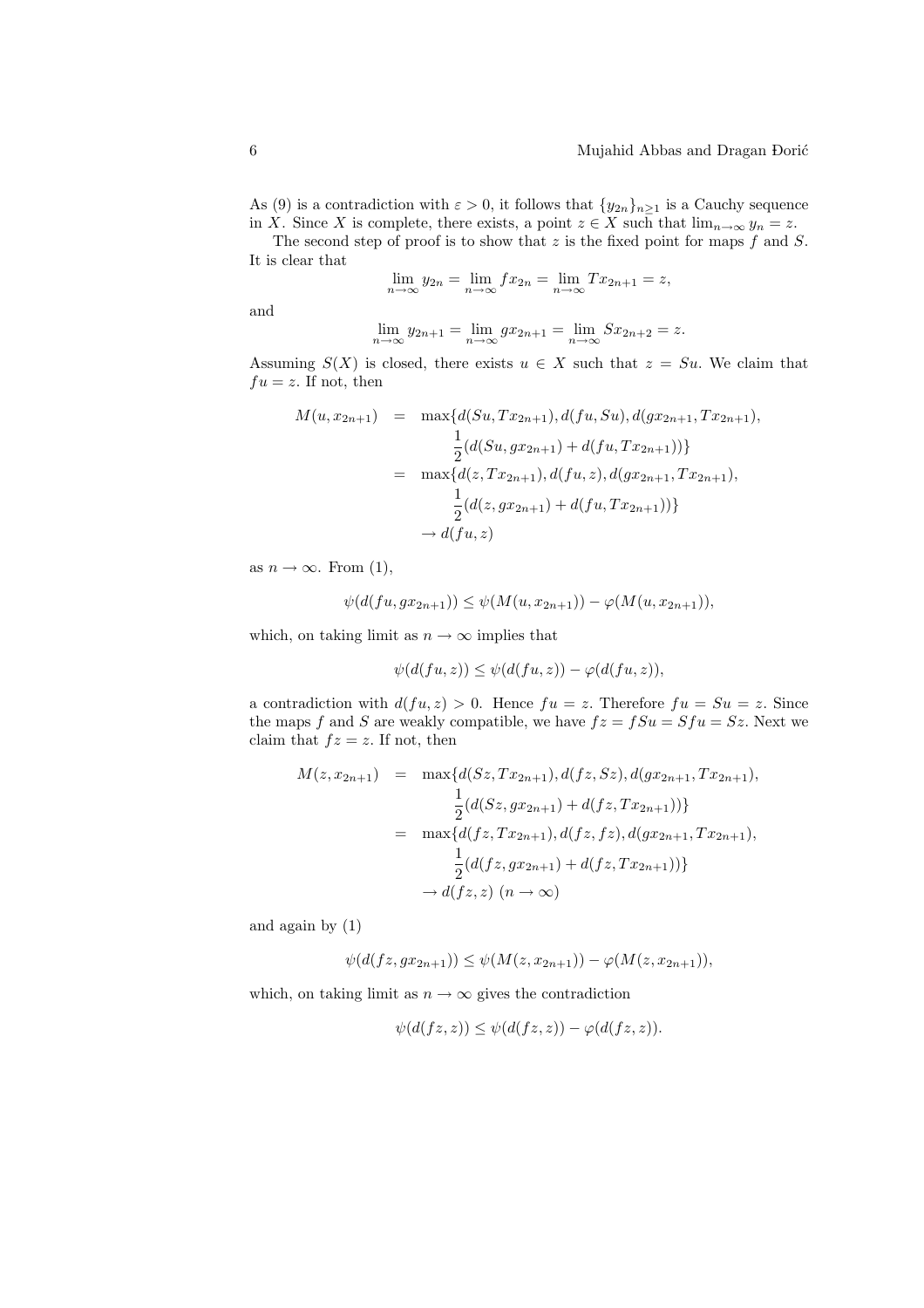Therefore  $fz = z$ .

The next step is to show that  $z$  is also fixed point for maps  $g$  and  $T$ . Since  $f(X) \subseteq T(X)$ , there is some v in X such that  $fz = Tv$ . Then  $fz = Tv = Sz = z$ . We claim that  $gv = z$ . If  $gv \neq z$ , then from (1) we have

$$
d(z, gv) = d(fz, gv) \leq \psi(M(z, v)) - \varphi(M(z, v)),
$$

where

$$
M(z,v) = \max\{d(Sz,Tv), d(fz,Sz), d(gv,Tv), \frac{1}{2}(d(Sz,gv) + d(fz,Tv))\}
$$
  
=  $d(gv,z)$ .

1

Thus

$$
\psi(d(z, gv)) \leq \psi(d(z, gv)) - \varphi(d(z, gv))
$$

gives a contradiction. Therefore  $z = gv$ . Hence  $gv = Tv = z$ . By weak compatibility of mappings g and T we obtain  $gz = gTv = TTv = Ts$ . Finally, we claim that  $gz = z$ . If  $gz \neq z$ , then by (1)

$$
\psi(d(z,gz)) = \psi(d(fz,gz)) \le \psi(M(z,z)) - \varphi(M(z,z)),
$$

where

$$
M(z, z) = \max\{d(Sz, Tz), d(fz, Sz), d(gz, Tz), \frac{1}{2}(d(Sz, gz) + d(fz, Tz))\}
$$
  
=  $d(z, gz).$ 

Therefore

$$
\psi(d(z,gz)) \le \psi(d(z,gz)) - \varphi(d(z,gz))
$$

gives a contradiction. Hence,  $fz = gz = Sz = Tz = z$ . Similar analysis is valid for the case in which  $T(X)$  is closed, as well as for the cases in which  $f(X)$  or  $g(X)$  is closed, since  $f(X) \subseteq T(X)$  and  $g(X) \subseteq S(X)$ .

As uniqueness of common fixed point  $z$  easily follows from the inequality  $(1)$ , the proof is completed.  $\Box$ 

Now we give an example to support our result.

**Example 2.1.** Let  $X = [0, 1]$  with the usual metric. Define f, g, S and T on X by

$$
fx = \begin{cases} \frac{1}{2}, & 0 \le x < 1 \\ 1, & x = 1 \end{cases}, \quad gx = \begin{cases} \frac{1}{2}, & 0 \le x \le \frac{1}{2} \\ 1, & \frac{1}{2} < x \le 1 \end{cases},
$$

$$
Sx = \begin{cases} 0, & 0 \le x < \frac{1}{2} \\ \frac{1}{2}, & x = \frac{1}{2} \\ \frac{2}{3}, & \frac{1}{2} < x \le \frac{2}{3} \\ 1, & \frac{2}{3} < x \le 1 \end{cases}, \quad Tx = \begin{cases} 1, & 0 \le x < \frac{1}{2} \\ \frac{1}{2}, & x = \frac{1}{2} \\ \frac{1}{10}, & \frac{1}{2} < x \le \frac{2}{3} \\ 0, & \frac{2}{3} < x \le 1 \end{cases}
$$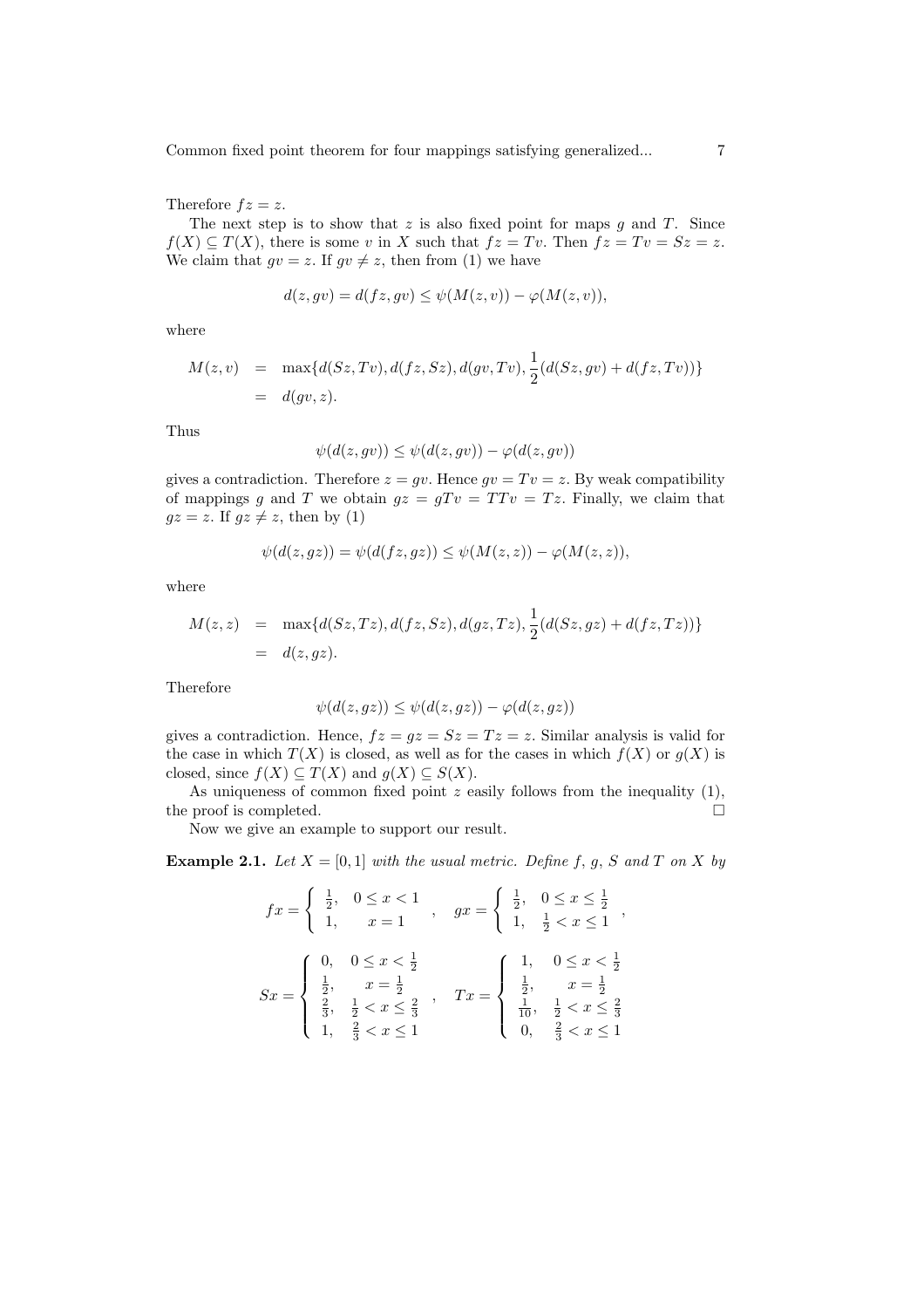and  $\varphi, \psi : [0, \infty) \to [0, \infty)$  by  $\varphi(t) = \frac{1}{10}t^2$  and  $\psi(t) = \sqrt{t}$ . Then  $\varphi \in \Phi$  and  $\psi \in \Psi$ . Obviously,  $f(X) \subseteq T(X)$  and  $g(X) \subseteq S(X)$ . Furthermore the pairs  $\{f, S\}$ , and  ${g, T}$  are weakly compatible and satisfy (1). Thus f, g, S, and T satisfy the conditions given in Theorem 2.1 and  $\frac{1}{2}$  is the unique common fixed point of f, g, S, and T.

Special cases of the theorem 2.1 give results obtained earlier in different papers.

**Corolary 2.1.** ( [4]) Let  $(X,d)$  be a complete metric space and let  $f, g: X \to X$  be two mappings such that

$$
\psi(d(fx, gy)) \le \psi(M(x, y)) - \varphi(M(x, y)),
$$
 for all  $x, y \in X$ ,

where  $\varphi \in \Phi$ ,  $\psi \in \Psi$  and

$$
M(x,y) = \max\{d(x,y), d(fx,x), d(gy,y), \frac{1}{2}(d(x,gy) + d(fx,y))\}.
$$

Then there exists a unique point  $u \in X$  such that  $u = fu = gu$ .

*Proof.* If we take S and T as identity maps on X, then from Theorem 2.1 follows that  $f$  and  $g$  have a unique common fixed point.

**Corolary 2.2.** ( [13]) Let  $(X, d)$  be a complete metric space and let  $f, g: X \to X$ be two mappings such that for all  $x, y \in X$ 

$$
d(fx, gy) \le M(x, y) - \varphi(M(x, y)),
$$

where  $\varphi \in \Phi$  and

$$
M(x,y) = \max\{d(x,y), d(fx,x), d(gy,y), \frac{1}{2}(d(x,gy) + d(fx,y))\}.
$$

Then f and g have a unique common fixed point.

*Proof.* If we take S and T as identity maps on X and  $\psi(t) = t$  for  $t \in [0, \infty)$ , then from Theorem 2.1 follows that  $f$  and  $g$  have a unique common fixed point.

**Corolary 2.3.** ( [4]) Let  $(X,d)$  be a complete metric space and let  $f: X \to X$  be a mapping such that for all  $x, y \in X$ 

$$
\psi(d(fx, fy)) \le \psi(M(x, y)) - \varphi(M(x, y)),
$$

where  $\varphi \in \Phi$  and

$$
M(x,y) = \max\{d(x,y), d(fx,x), d(fy,y), \frac{1}{2}(d(x, fy) + d(fx, y))\}.
$$

Then f has a unique fixed point in X.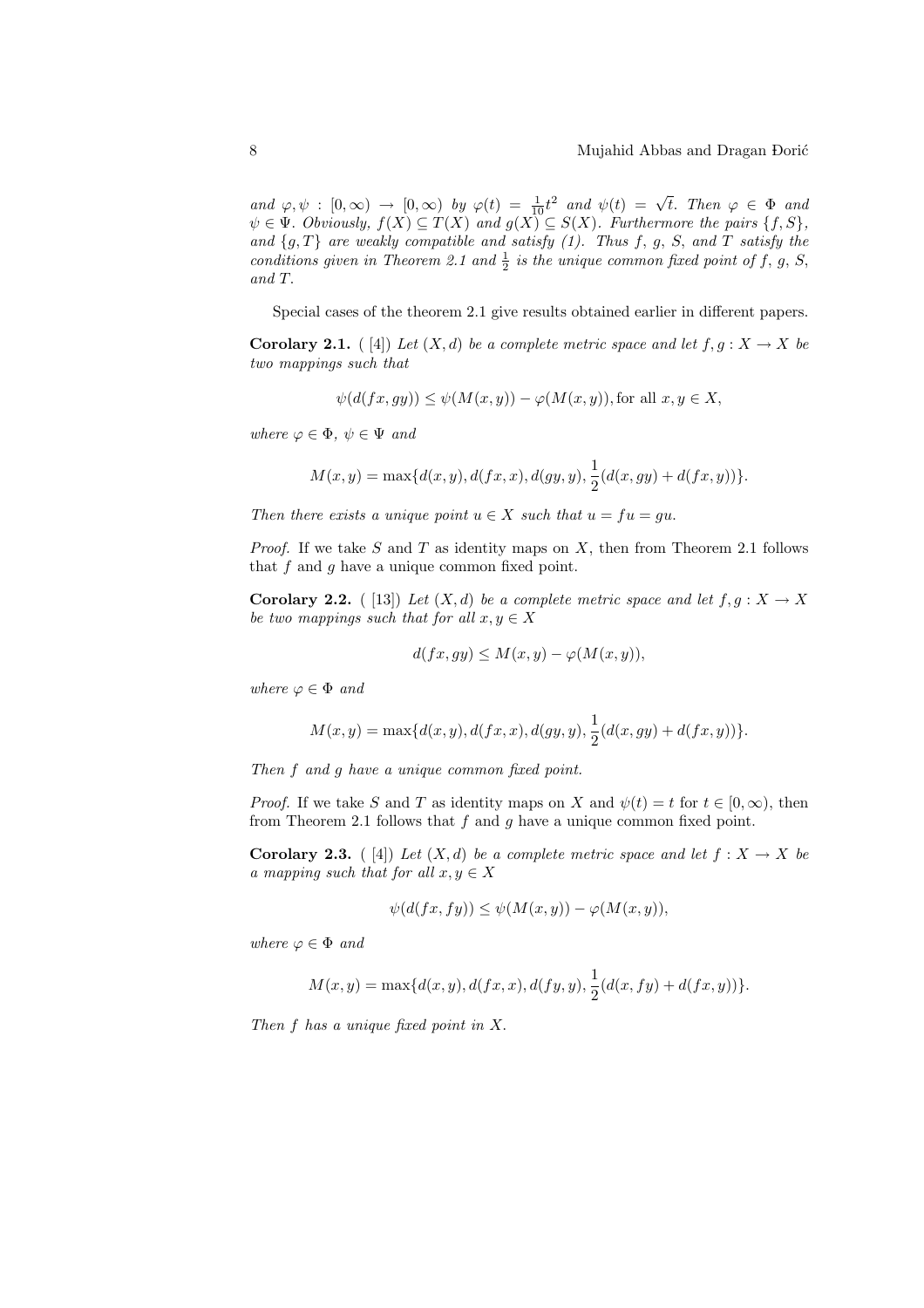**Example 2.2.** Let  $X = [0, 1] \cup [\frac{3}{2}, 2]$  with the usual metric and let self map f on X be defined as follows:  $\begin{pmatrix} 3 \end{pmatrix}$ 

$$
fx = \begin{cases} \frac{3}{4}, & 0 \le x \le 1 \\ \frac{1}{4}, & \frac{3}{2} \le x \le 2 \end{cases}.
$$

If we take  $\psi(t) = t$  and  $\varphi(t) = \frac{1}{4}t$  for  $t \in [0, \infty)$ , then all conditions of Corollary 2.3 are satisfied and f has a unique fixed point  $\frac{3}{4}$ . Note that if we take  $x = 1$  and  $y = \frac{3}{2}$ , then for any choice of functions  $\psi$  and  $\phi$ , mapping f does not satisfy the contractive condition given in [5].

**Corolary 2.4.** ([13]) Let  $(X,d)$  be a complete metric space and let  $f : X \to X$  be a mapping such that for all  $x, y \in X$ 

$$
d(fx, fy) \le M(x, y) - \varphi(M(x, y)),
$$

where  $\varphi \in \Phi$  and

$$
M(x,y) = \max\{d(x,y), d(fx,x), d(fy,y), \frac{1}{2}(d(x, fy) + d(fx,y))\}.
$$

Then f has a unique fixed point in X.

## References

- [1] Ya. I. Alber and S. Guerre-Delabriere, "Principle of weakly contractive maps in Hilbert spaces" in New Results in Operator Theory and Its Applications, I. Gohberg and Y. Lyubich, Eds., vol. 98 of Operator Theory: Advances and Applications, 7-22, Birkhäuser, Basel, Switzerland, 1997.
- [2] M. A. Al-Thagafi and N. Shahzad, Noncommuting self maps and invariant approximations, Nonlinear analysis, 64 (2006), 2778-2786
- [3] I. Beg and M. Abbas, Coincidence point and invariant approximation for mapping satisfying generalized weak contractive condition, Fixed Point Theory and Applications, vol. 2006, Article ID 74503, 7 pages, 2006.
- [4] D. Đorić, Common fixed point for generalized  $(\psi, \varphi)$ -weak contractions, Applied Mathematics Letters, 22 (2009), 1896-1900.
- [5] P. N. Dutta and B. S. Choudhury, A generalization of contraction principle in metric spaces, Fixed Point Theory and Applications, vol. 2008, Article ID 406368, 8 pages.
- [6] N. Hussain and G. Jungck, Common fixed point and invariant approximation for noncommuting generalized  $(f, g)$ -nonexpansive maps, J. Math. Anal. Appl., 321 (2006), 851-861.
- [7] M. S. Khan, M. Swaleh, and S. Sessa, Fixed point theorems by altering distances between the points, Bull. Aust. Math. Soc., 30(1) (1984), 1-9.